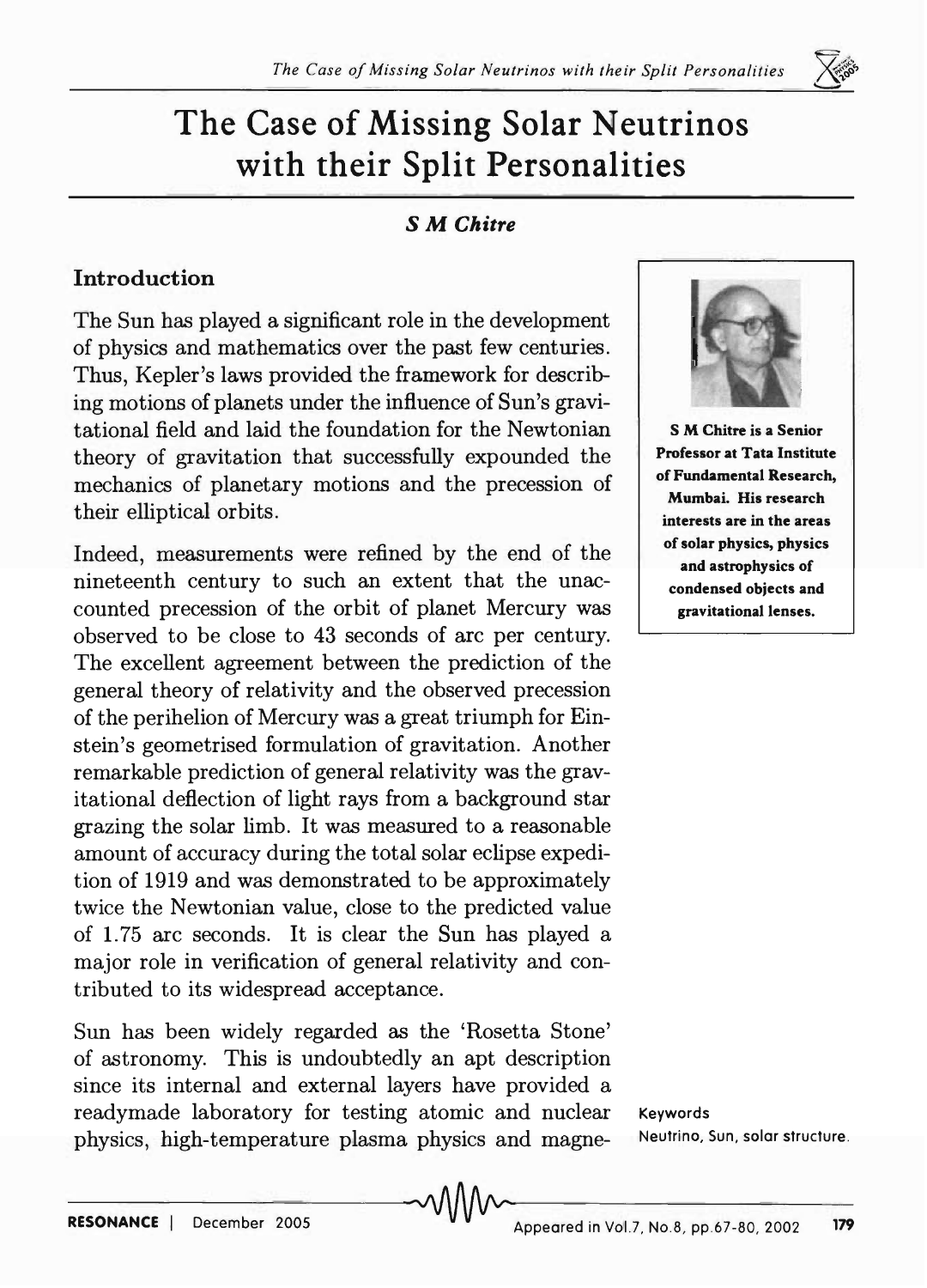Importance of solar observations.

tohydrodynamics, neutrino physics and general relativity. The proximity of our star has enabled us to make a close enough scrutiny of its surface and the overlying atmosphere and has provided a wealth of information, of high spatial resolution, about its surface features which is clearly not possible for other stars situated too far away from us. More than a century ago all that was known about the Sun was from the study of its face and the visible layers. Indeed, the early astronomers had not failed to notice dark blotches on the surface of the otherwise immaculate solar body. These spots were known to the Chinese and Greek astronomers, but it was Galileo who first made scientific observations of the march of these dark regions across the solar disk. Solar astronomers have kept systematic records of the appearance and disappearance of these striking features on the visible disk, hoping to gain an insight into the processes that drive the solar cycle as well as to link solar activity with terrestrial climatic changes.

The atmospheric layers of the Sun display a rich variety of features and complex phenomena which can be witnessed in their awesome splendour during the occurrence of a total solar eclipse. Thus, the chromosphere appears fleetingly just before and after totality as a firey red ring around the disk and lingers for seconds before disappearing. Then comes into view the extremely hot, inhomogeneously structured corona which changes its shape synchronously with the activity cycle, forming a jagged ring around the Sun at the peak of solar activity and transforming into trailing plumes and streamers by the end of the cycle.

#### Solar Structure

The early investigations in solar physics were largely concerned with an extensive collection of spectroscopic data for studying the surface temperature and chemical composition. The spectroscopy of the solar surface

The atmospheric layers of the Sun display a rich variety of features and complex phenomena which can be witnessed in their awesome splendour during the occurrence of a total solar eclipse.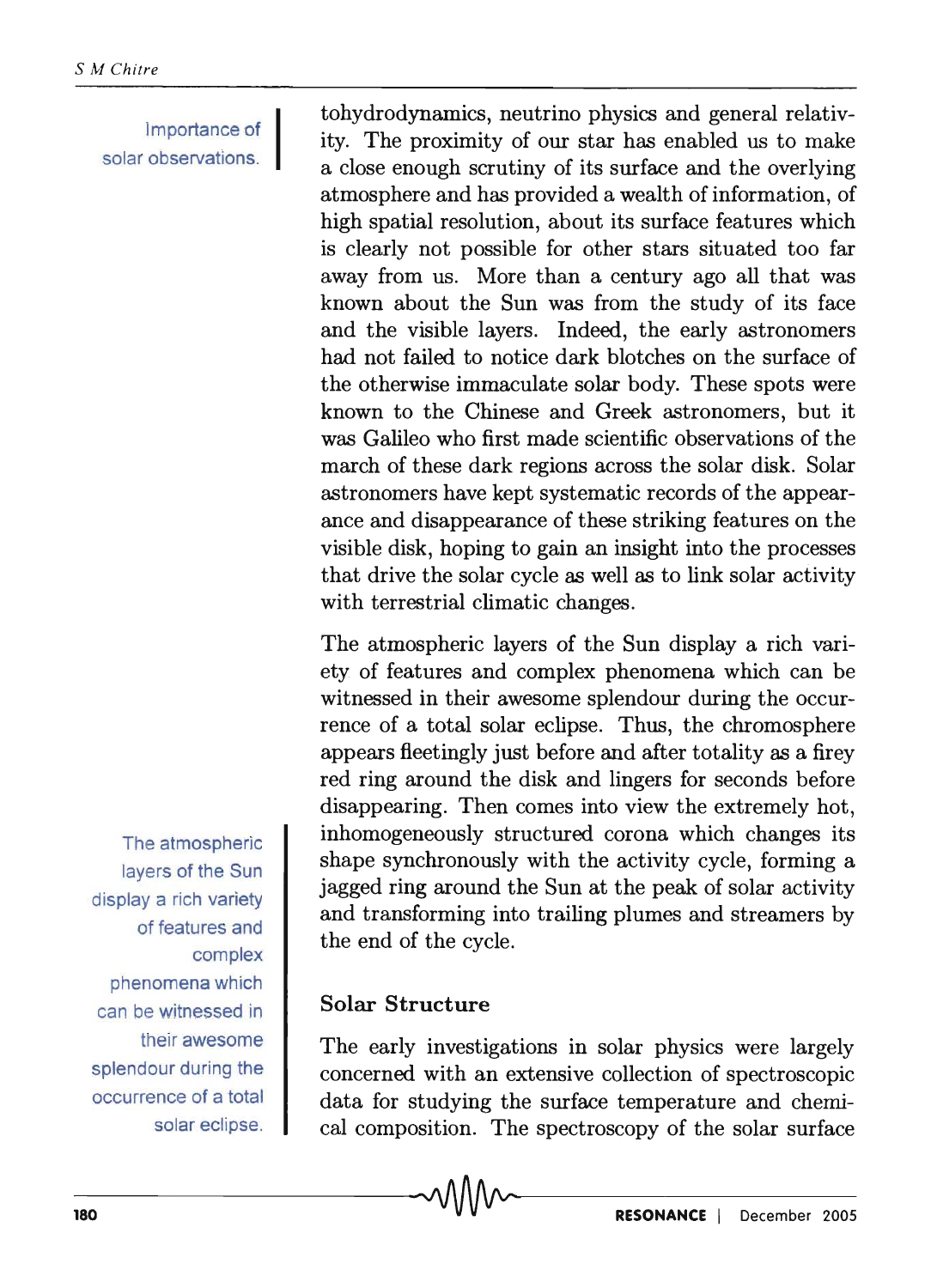

revealed the presence of a host of spectral lines of elements such as carbon, silicon, sodium, iron, magnesium etc. In fact, helium was first discovered on the Sun before it was known in the laboratory. It was the spectroscopy of the chromosphere during a total solar eclipse which established that hydrogen is the most abundant element in the Sun, with helium being the next. With this knowledge of the surface chemical composition, solar physicists turned their attention to understanding its internal structure.

It was widely believed for several centuries that the interior of the Sun and stars shielded by the material beneath the visible surface will never be directly accessible; this prompted the nineteenth century French philosopher, Augste Comte to proclaim: "We can never learn their internal constitution" It is, therefore, a triumph of theory of stellar structure that we have been able to construct a reasonable picture of the Sun's interior with the help of a set of mathematical equations governing its mechanical and thermal equilibrium *(Box 1)* maintained by nuclear energy generation in the central regions *(Box 2)*, together with the boundary conditions provided by observations. The landmark contributions by pioneers like Lane, Emden, Eddington, Chandrasekhar, the Schwarzschilds, Hoyle, Bethe and Salpeter amongst others have enabled us to construct theoretical models for inferring the physical conditions inside the Sun. The outstanding question was how to check the correctness of these theoretically computed models and how to test the underlying premise that the Sun shines because hydrogen is converted into helium in its deep interior. In the early development of this field, a picture of the solar interior was inferred basically by studying simple models and later studies were based on the numerical integration of structure equations using high-speed computers, with the auxiliary input of physics supplemented by appropriate boundary conditions.

Early work on the structure of the Sun.

It was the spectroscopy of the chromosphere during a total solar eclipse which established that hydrogen is the most abundant element in the Sun, with helium being the next.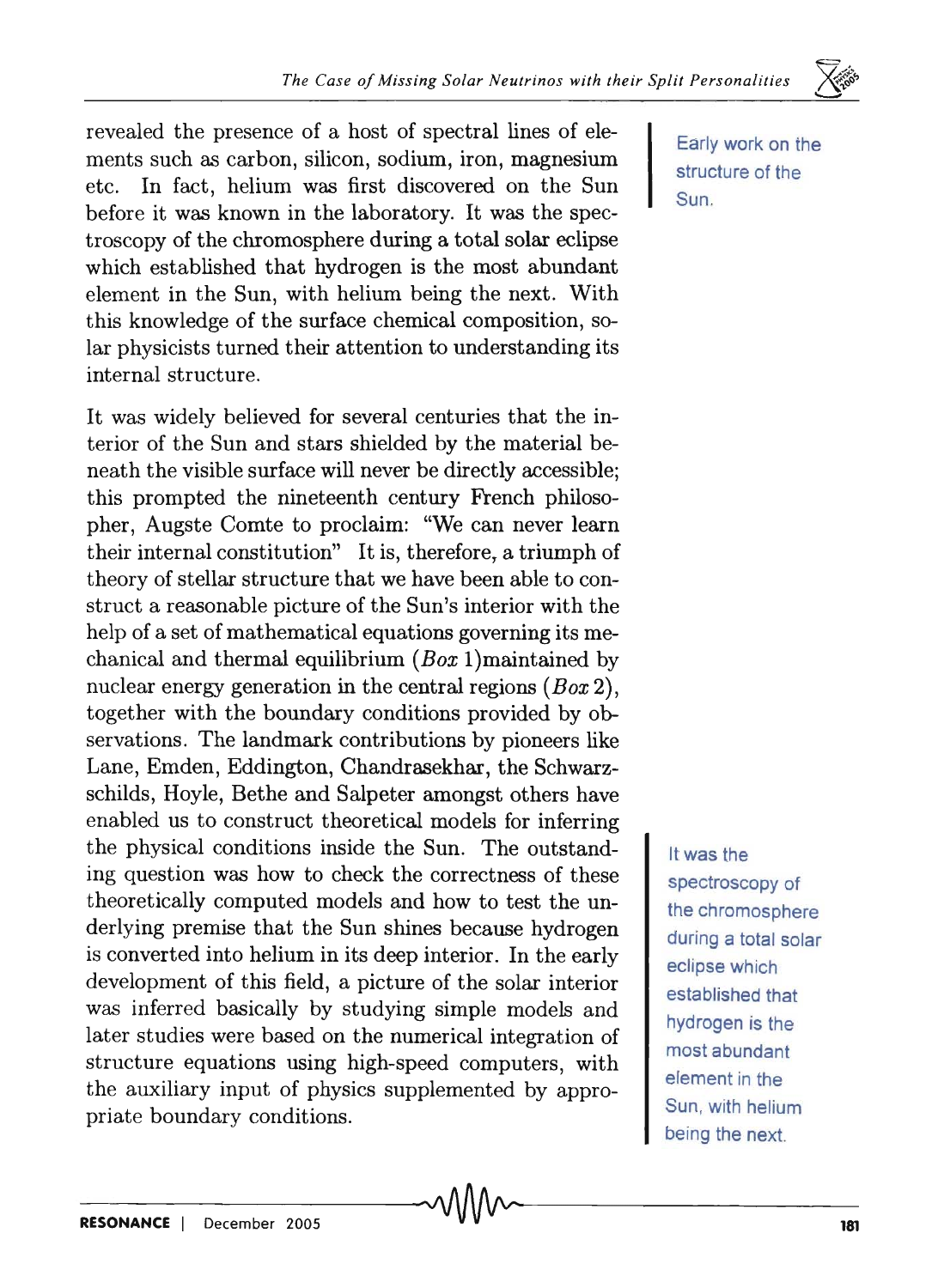#### Box 1. Stellar Structure in a Nutshell

The central problem of solar structure is to determine the march of thermodynamic quantities with depth using equations governing mechanical and thermal equilibrium. The mechanical equilibrium ensures that the pressure gradient balances the gravitational forces.

$$
\frac{dP(r)}{dr} = -\frac{Gm(r)}{r^2} \; \rho(r),
$$

$$
\frac{dm(r)}{dr} = 4\pi r^2 \rho(r).
$$

Here  $P(r)$  is the pressure,  $\rho(r)$  the density and  $m(r)$ , the mass interior to the radius, *r,* for a spherically symmetric Sun.

For maintaining thermal equilibrium, the energy radiated by the Sun, as measured by its luminosity, must be balanced by the nuclear energy generated throughout the solar interior,

$$
\frac{dL(r)}{dr}=4\pi r^2\rho(r)\epsilon,
$$

where  $\epsilon$  is the energy generation rate per unit mass and  $L(r) = 4\pi r^2 (F_{\text{rad}} + F_{\text{conv}})$  is the luminosity. Here  $F_{\text{rad}}$  and  $F_{\text{conv}}$  are respectively, the radiative and convective flux of energy. The energy generation takes place in the central regions by thermonuclear reactions converting hydrogen into helium mainly by the proton-proton chain which contributes 98% to the energy production with an additional contribution of less than 2% from the carbon-nitrogen-oxygen(CNO) cycle reaction (see *Box 2).* 

The energy generated by these reaction networks is transported from the centre to the solar surface where it is radiated into the outside space. In the inner two-thirds of the solar interior the energy is carried by radiative processes and the flux of radiation,  $F_{\text{rad}}$  is related to the temperature gradient by,

$$
F_{\rm rad} = -\frac{4acT^3}{3\kappa\rho}\frac{dT}{dr}.
$$

Here *a* is the Stefan-Boltzmann constant, c the speed of light and  $\kappa$  the opacity of solar material. In the zone extending approximately one third of the solar radius below the surface, the radiative temperature gradient becomes unstable to convection. The convective flux modelled in the framework of a local mixing-length formulation is expressed as

$$
F_{\rm conv} = -\kappa_t \rho \frac{dS}{dr}.
$$

Here  $\kappa_t$  is the turbulent diffusivity and S, the entropy.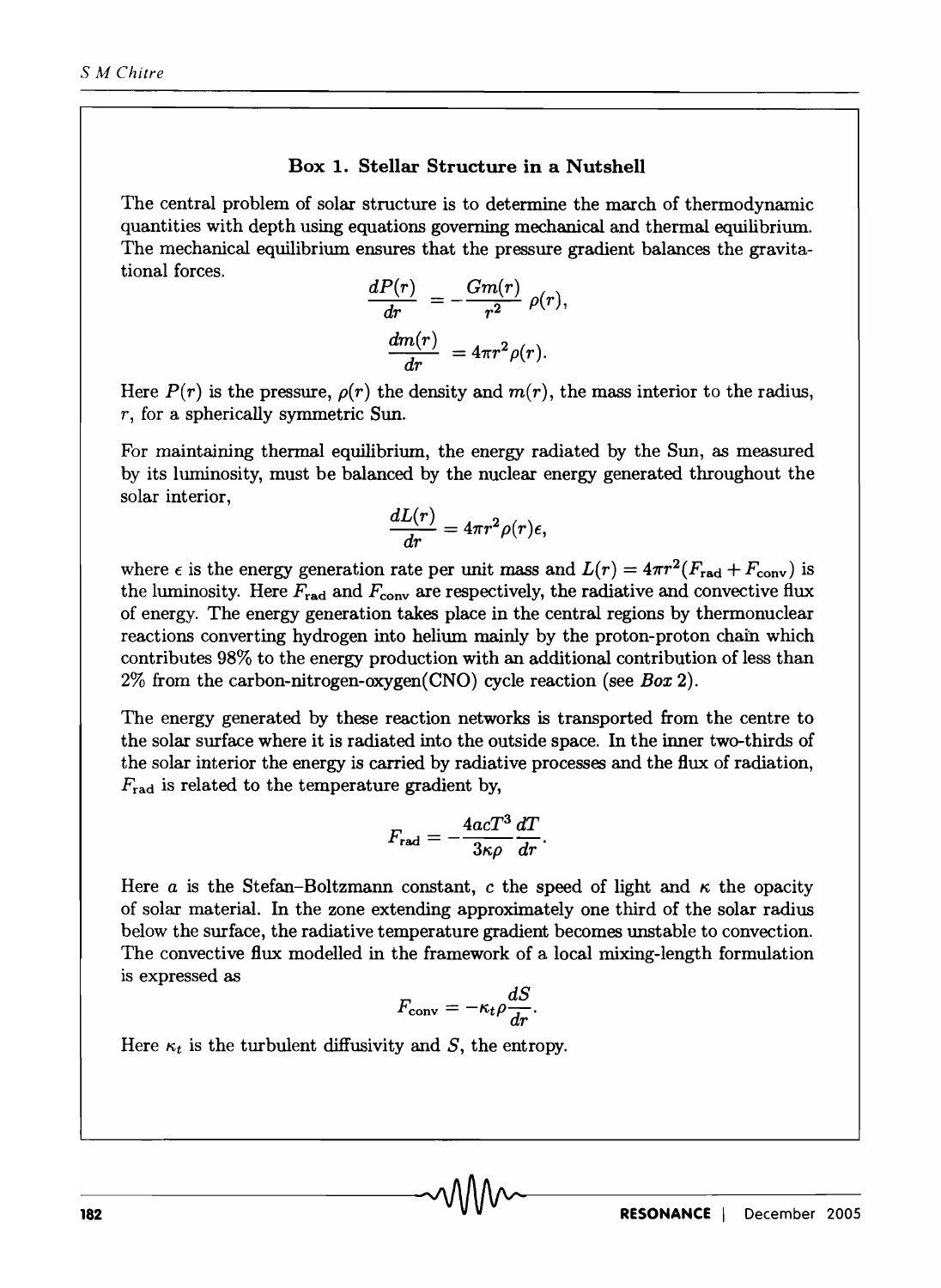

|                                            |                                                                                                                                  |               | Box 2                                                                                                                                                                                                                                                                                                                                                                                     |                      |                            |
|--------------------------------------------|----------------------------------------------------------------------------------------------------------------------------------|---------------|-------------------------------------------------------------------------------------------------------------------------------------------------------------------------------------------------------------------------------------------------------------------------------------------------------------------------------------------------------------------------------------------|----------------------|----------------------------|
| Proton-proton chain                        |                                                                                                                                  |               |                                                                                                                                                                                                                                                                                                                                                                                           |                      |                            |
|                                            |                                                                                                                                  |               | $p+p\rightarrow d+e^++\nu_e$<br>$p + e^- + p \rightarrow d + \nu_e$<br>$p + d \rightarrow$ <sup>3</sup> He + $\gamma$<br><sup>3</sup> He + <sup>3</sup> He $\rightarrow$ <sup>4</sup> He + 2p                                                                                                                                                                                             | $(1.44 \text{ MeV})$ | $(< 0.42 \text{ MeV})$     |
| $pp-I$ :                                   |                                                                                                                                  |               | ${}^{3}\text{He} + p \rightarrow {}^{4}\text{He} + e^{+} + \nu_e \quad (\leq 18.8 \text{ MeV})$                                                                                                                                                                                                                                                                                           |                      |                            |
| $pp-II$ :                                  |                                                                                                                                  |               | <sup>3</sup> He + <sup>4</sup> He $\rightarrow$ <sup>7</sup> Be + $\gamma$                                                                                                                                                                                                                                                                                                                |                      |                            |
| $pp-III$ :<br>Carbon-nitrogen-oxygen cycle |                                                                                                                                  |               | ${}^{7}Be + e^{-} \rightarrow {}^{7}Li + \nu_{e}$<br><sup>7</sup> Li + p $\rightarrow$ <sup>8</sup> Be + $\gamma$<br>${}^{8}Be \rightarrow 2^{4}He$<br><sup>3</sup> He + <sup>4</sup> He $\rightarrow$ <sup>7</sup> Be + $\gamma$<br>${}^{7}Be + p \rightarrow {}^{8}B + \gamma$<br>${}^{8}B \rightarrow {}^{8}Be + e^{+} + \nu_{e}$ ( $\leq 14.6$ MeV)<br>${}^{8}Be \rightarrow 2^{4}He$ |                      | $(0.38, 0.86 \text{ MeV})$ |
|                                            |                                                                                                                                  |               |                                                                                                                                                                                                                                                                                                                                                                                           |                      |                            |
|                                            | $^{12}C + p \rightarrow ^{13}N + \gamma$<br>$^{13}C + p \rightarrow ^{14}N + \gamma$<br>$^{14}N + p \rightarrow ^{15}O + \gamma$ |               | $^{13}N \rightarrow ^{13}C+e^+ + \nu_e \quad (\leq 1.2 \text{ MeV})$                                                                                                                                                                                                                                                                                                                      |                      |                            |
|                                            |                                                                                                                                  | <sub>or</sub> | $^{15}O \rightarrow ^{15}N + e^+ + \nu_e$ ( $\leq 1.7$ MeV)<br>$^{15}N + p \rightarrow ^{12}C + ^{4}He$                                                                                                                                                                                                                                                                                   |                      |                            |
|                                            | $^{15}O+p \rightarrow$<br>$^{16}O + p \rightarrow ^{17}F + \gamma$                                                               |               | $16O + \gamma$<br><sup>17</sup> F $\rightarrow$ <sup>17</sup> O + $e^+$ + $\nu_e$ ( $\leq$ 1.7 MeV)<br>${}^{17}O + p \rightarrow {}^{14}N + {}^{4}He$                                                                                                                                                                                                                                     |                      |                            |

From these extensive studies a standard solar model (SSM) has emerged based on a minimum number of assumptions and physical processes, which has proved to be very handy. In the SSM the Sun is assumed to be a spherically symmetric object with negligible influence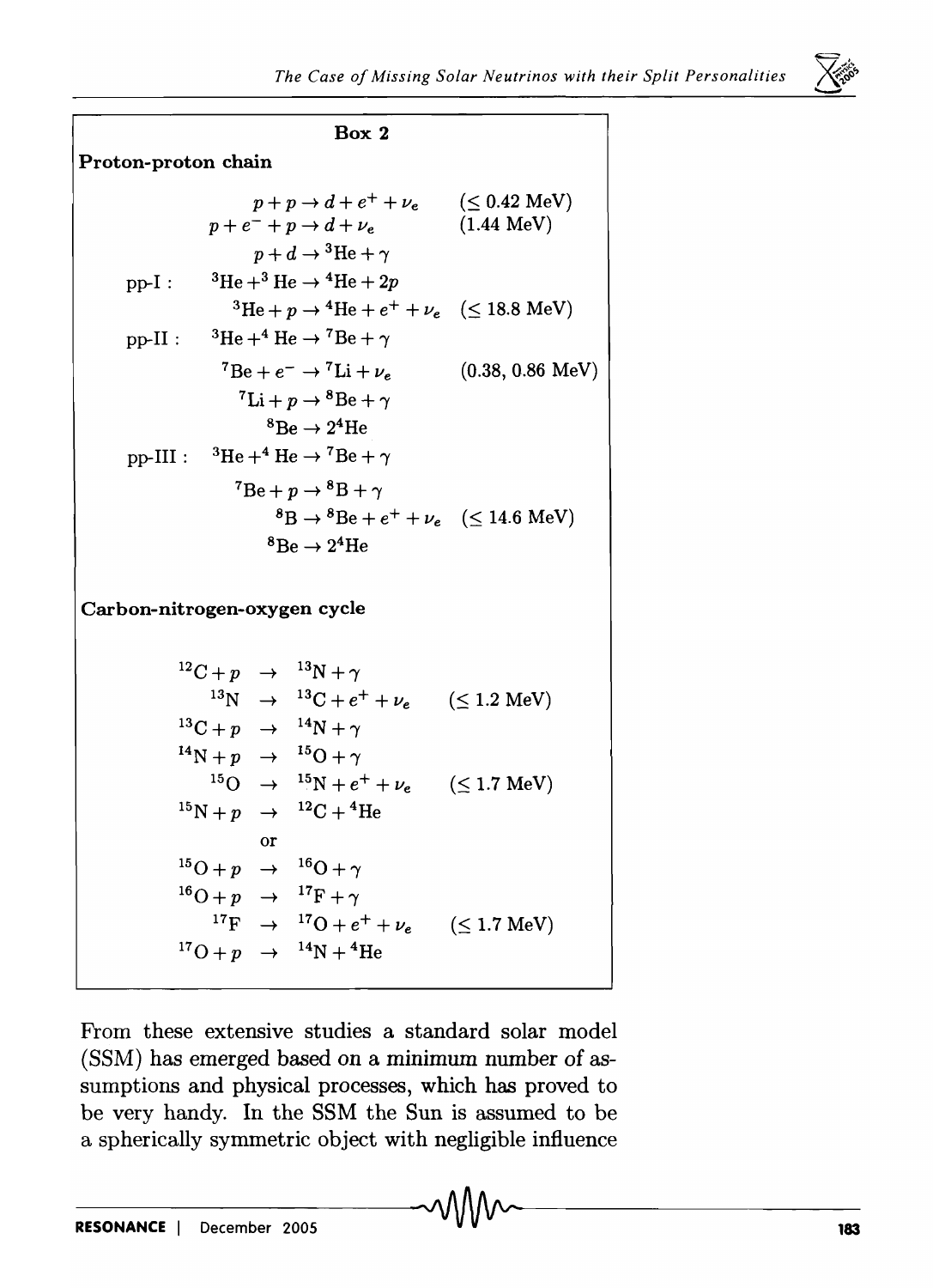#### Generation and transport of energy in the Sun.

of rotation, magnetic fields, mass loss or tidal forces on its global equilibrium structure. It is supposed to be in a quasi-stationary state maintaining mechanical and thermal equilibrium. The thermonuclear energy generation takes place in the solar core by nuclear reactions which convert hydrogen into helium mainly by the proton-proton chain and to a much lesser extent by the carbon-nitrogen-oxygen cycle. The reaction network releases electron neutrinos which interact very weakly with matter. The energy is transported outward from the central regions principally by radiative processes but in the outer one third of the solar radius below the surface, the energy flux is carried largely by convection. There is supposed to be no mixing of nuclear reaction products outside the turbulent convection zone, except for the gentle gravitational settling of helium and heavy elements by diffusion beneath the convection zone into the radiative interior. It is assumed that there is no other mode of energy transport (e.g., wave motion) operating inside the Sun and the standard nuclear and neutrino physics is adopted for constructing theoretical solar models to obtain the present solar luminosity and radius using a couple of adjustable parameters. It turns out the solar interior is transparent to neutrinos released in the energy generating core and also to seismic waves generated through the bulk of the solar body. These serve as complementary probes which furnish valuable tools to have a real 'time' look into the Sun.

### **Probing the Solar Central Region**

Historically, the measurement of neutrinos produced in the reaction network operating in the central regions of the Sun was the first probe designed to surmise the physical conditions in the deep interior. Neutrinos are elusive sub-atomic particles that interact extremely weakly with matter and travel essentially at the speed of light. They have no electrical charge and come in three types: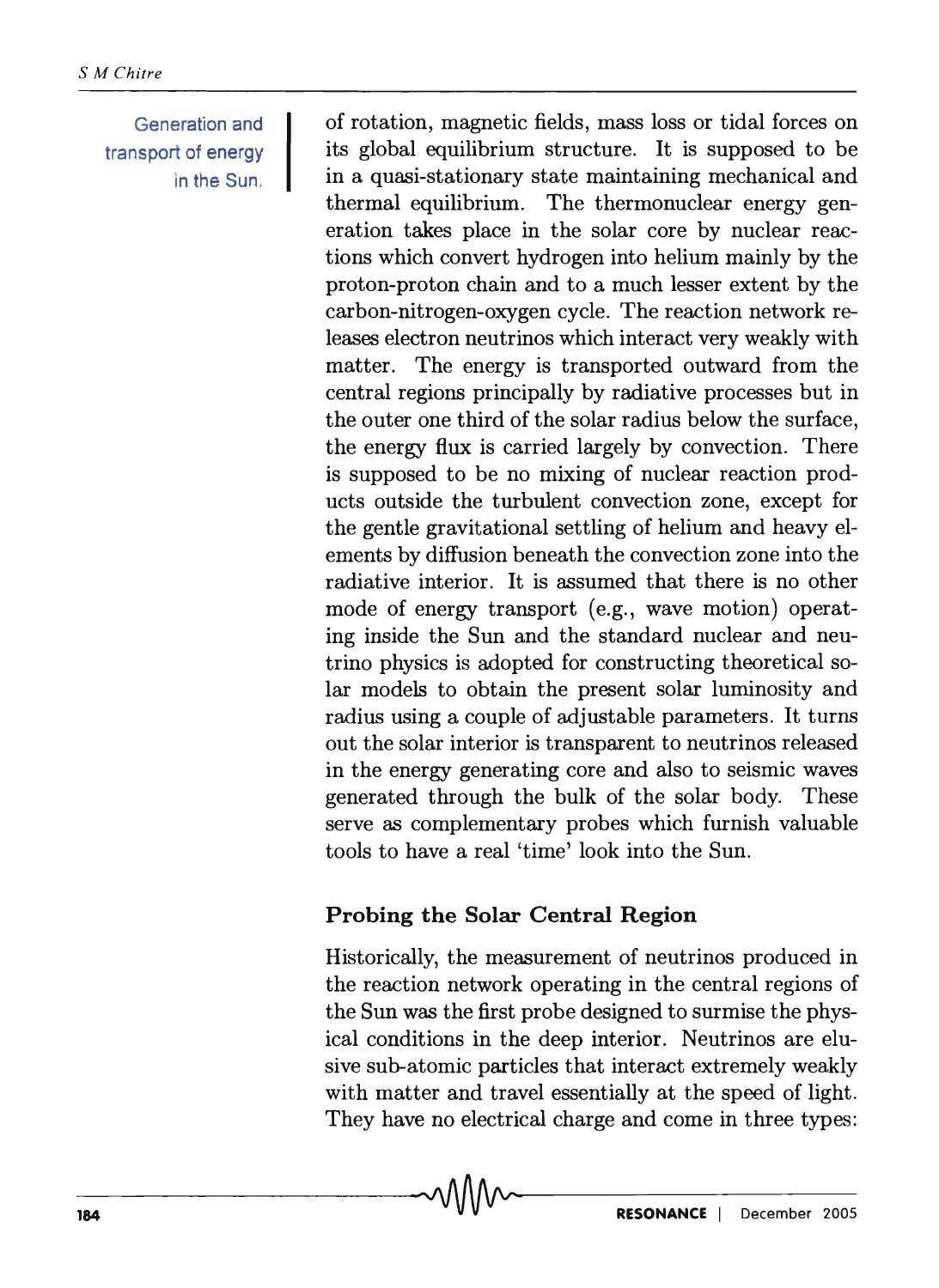

electron-, muon- and tau-neutrinos. The neutrino fluxes are highly sensitive to the temperature and composition profiles in the central regions of the Sun. It was, therefore hoped that the steep temperature dependence of some of the nuclear reaction rates involved would enable a determination of the Sun's central temperature to an accuracy of better than a few percent. The motivation for setting up experiments to measure solar neutrino fluxes was "to see into the interior of a star and thus verify directly the hypothesis of nuclear energy generation in stars" In fact, John Bahcall declared in 1967 that "the use of a radically different observational probe may reveal wholly unexpected phenomena; perhaps, there is some great surprise in store for us when the first experiment in neutrino astronomy is completed" There have been valiant efforts undertaken over the past 40 years to set up experiments designed for the exceedingly difficult measurement of neutrinos from the Sun. Raymond Davis's Chlorine experimental set-up located some 1480 m underground in the Homestake gold mine in South Dakota has been operating since the mid-1960s. It has a tank containing 615 tons of liquid perchloroethylene and is sensitive to intermediate and high energy neutrinos. In this experiment the chlorine nuclei serve as solar neutrino absorber according to the reaction.

 ${}^{37}Cl + \nu_{\odot} \rightarrow {}^{37}Ar + e^-$  (threshold = 0.814 MeV)

The capture rate is dominated by the high-energy *BB*  neutrinos contributing 5.9 SNU, with the 7Be neutrinos making a contribution of 1.1 SNU (1 SNU =  $10^{-36}$ captures per target atom per second). Right from the beginning, Davis has been reporting measurements of the solar neutrino capture rate which have been consistently lower than that predicted by the standard solar model. The latest Homestake measurements report the solar counting rate of  $2.56 \pm 0.23$  SNU which are at variance with the counting rate of  $7.6 \pm 1.2$  SNU calculated with theoretical models. This puzzling deficit in the

The solar neutrino puzzle.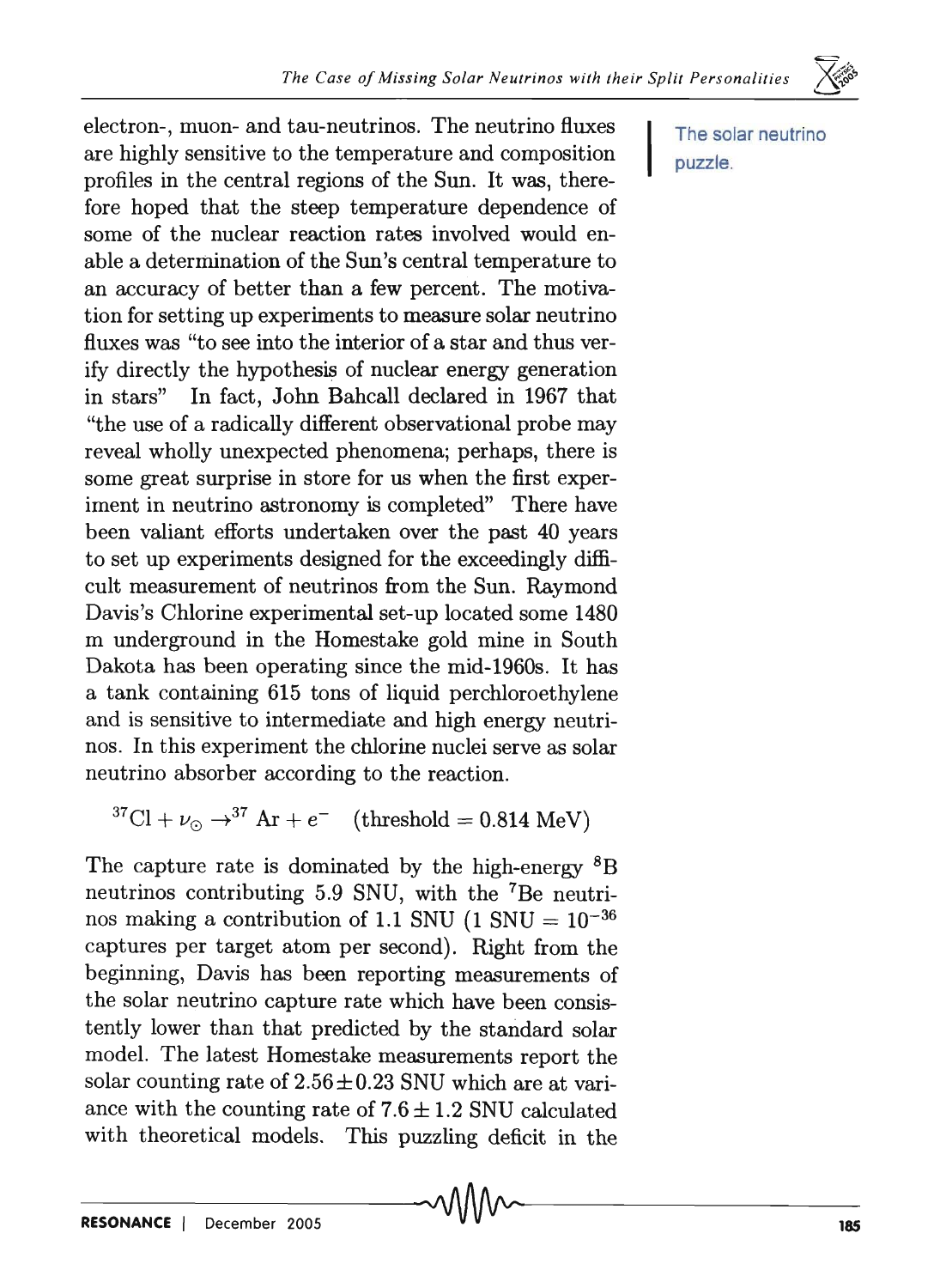Figure 1. The energy spectrum of neutrinos emitted by each of the 8 nuclear reactions that generate neutrinos in the solar core. For each curve the source of neutrinos is marked in the figure. The dashed vertical lines mark the threshold energy for each of the operating experiment as marked in the figure.

neutrino counting rate, by nearly a factor of 3 over the SSM prediction, constitutes the solar neutrino problem which has been haunting the community for over three decades. We have displayed in the accompanying figure the energy spectrum of neutrino fluxes from each of the 8 nuclear reactions that produce neutrinos in the standard solar model, along with the energy threshold of currently operating neutrino detectors *(Figure* 1).

There have been a number of ingenious suggestions proposed to lower the central temperature of the Sun with a view to account for the deficit in the solar neutrino flux measured by the chlorine experiment. These have included proposals invoking partial mixing in the solar core which can bring additional fuel of hydrogen to the centre, thus maintaining the nuclear energy production at a slightly lower temperature: the presence of a small admixture of weakly interacting massive particles (WIMPs) in the central regions which would effectively contribute to an increase in the thermal conductivity of

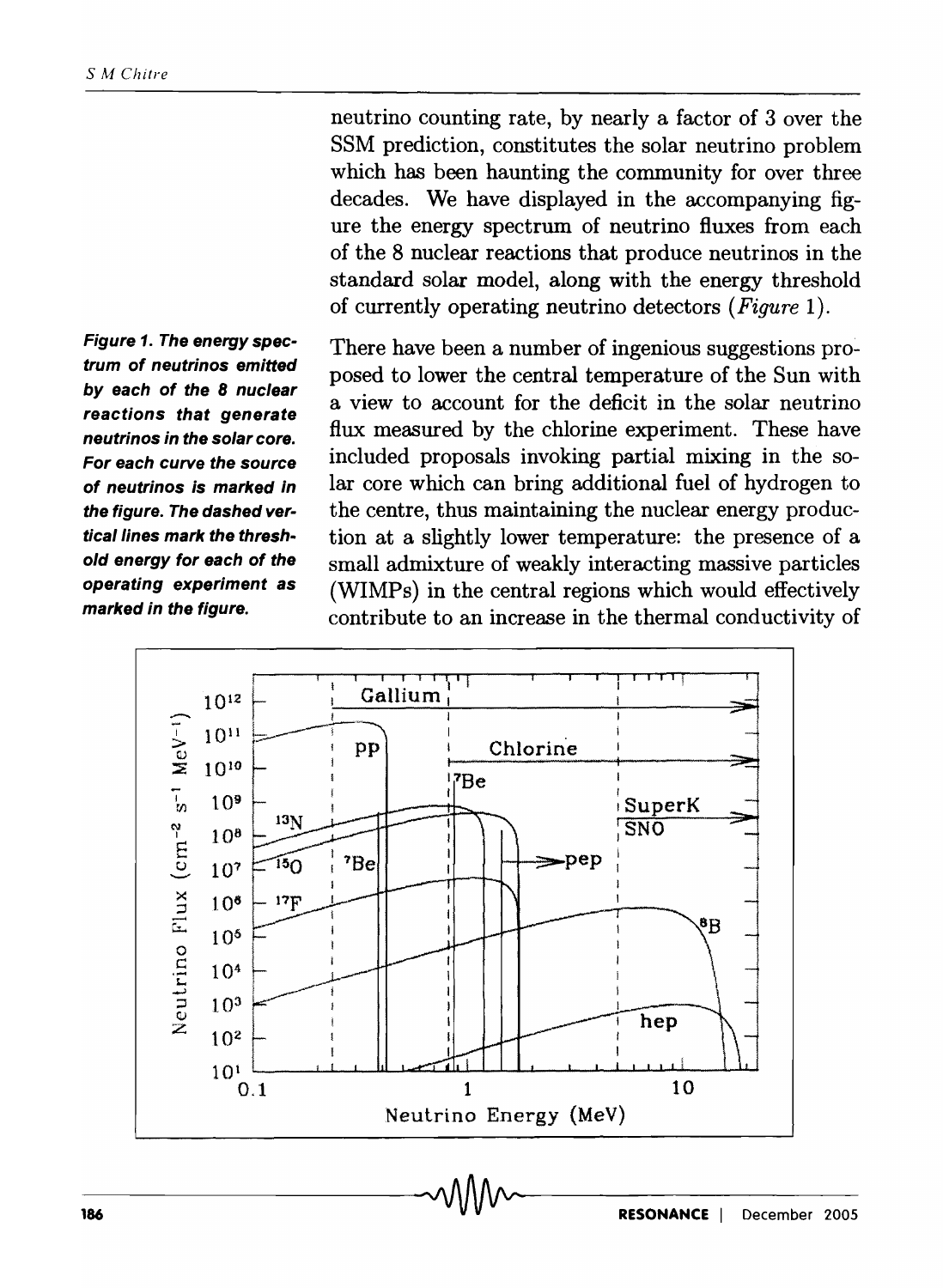

the material in the process diminishing the temperature gradient required to transport the energy flux generated by nuclear reactions; the rapidly rotating solar core; the centrally concentrated magnetic field; lower heavy element abundance at the centre. All such proposals led to a slight reduction in the central temperature causing a lowering of the flux of intermediate and high-energy neutrinos reported by Davis.

Some twenty-five years after the admirable run of the Chlorine experiment, a Japanese set-up consisting of a 680 ton water tank was located about 1 km underground in the Kamioka mine. This experiment was designed to detect charged particles by measuring Cerenkov light through the elastic scattering reaction,

 $\nu_r + e^- \rightarrow \nu'_r + e^-$  (threshold = 5.5 MeV).

The Kamiokande and the upgraded Superkamiokande experiment are sensitive to the capture of only the highenergy 8B neutrinos released by the pp-chain of nuclear reactions. The measured flux from the Superkamiokande experiment is again deficient by a factor of 2 over the total flux predicted by SSM. The Homestake and Superkamiokande experimental measurements are evidently inconsistent with the proposition of resolving the solar neutrino puzzle with a lowering of the central temperature. It turns out such a reduction in the temperature will cause even a larger suppression of the high-energy 8B neutrino flux to which the Superkamiokande experiment is exclusively sensitive because of the extremely high-temperature dependence of the <sup>8</sup>B neutrino rate  $(\sim T^{25})$ . Paradoxically, the Homestake experiment that detects the intermediate as well as high energy neutrinos shows an even larger reduction in the neutrino counting rate. Thus by decreasing the central temperature it is not possible to construct a solar model which simultaneously matches results of both the Homestake and Superkamiokande measurements and we can eliminate a

The solar neutrino puzzle cannot be solved by lowering the central temperature of the Sun.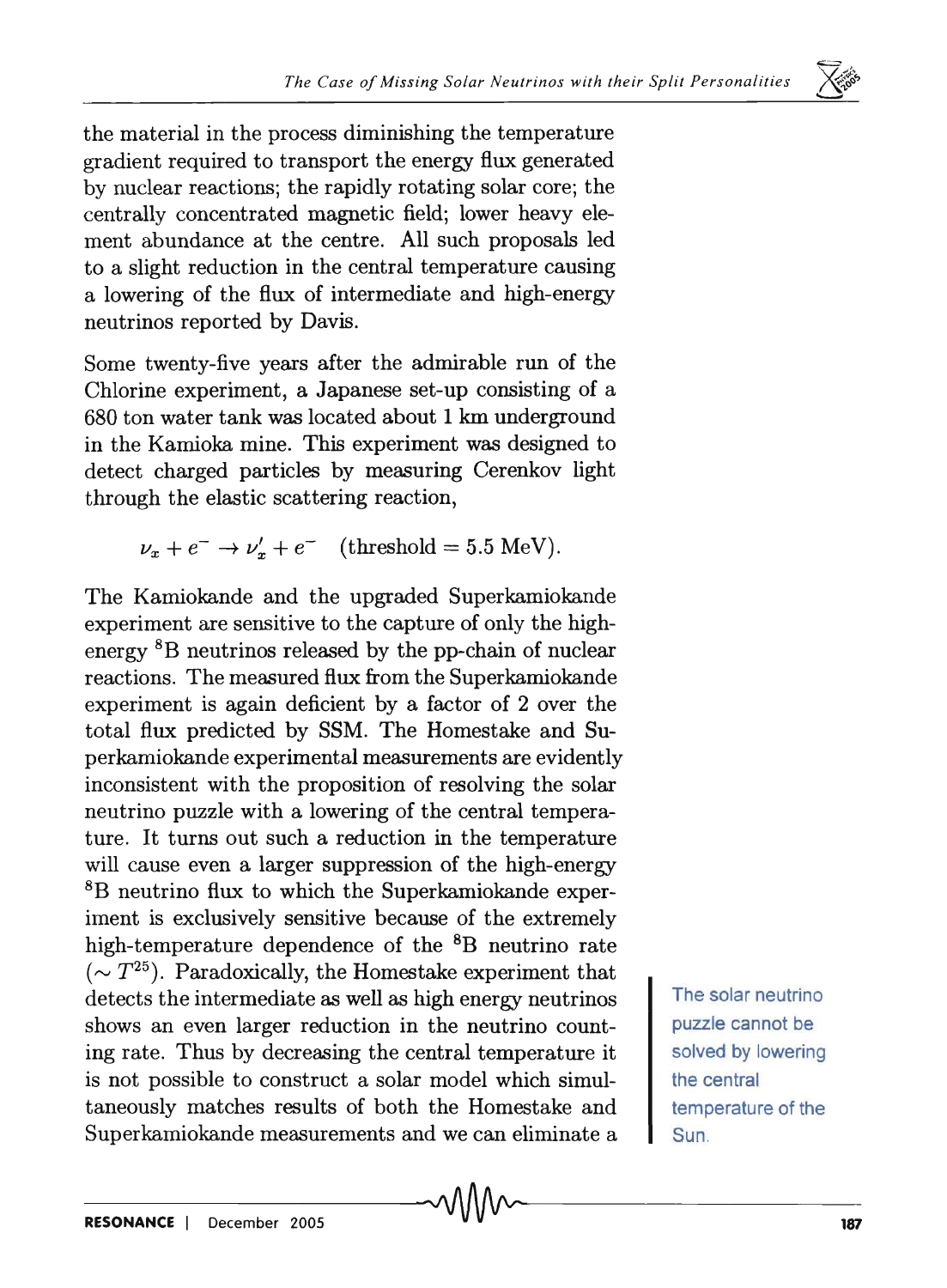#### Different aspects of the solar neutrino puzzle.

cooler solar core *as* a viable solution of the solar neutrino problem.

Besides these two experiments there are three other radiochemical experiments, GALLEX, SAGE and GNO that use gallium detectors with a relatively low threshold of 0.233 MeV; these are capable of detecting the lowenergy pp-neutrinos. The GALLEX, SAGE and GNO experiments report measurements of the solar neutrino counting rate, on an average of  $74.7 \pm 5.0$  SNU. The SSM prediction of the neutrino capture rate for the gallium experiment is  $128 \pm 8$  SNU, again showing a deficit in the measured neutrino counting rate. We are thus led to the conclusion that the experimental efforts and increasingly more refined theoretical models, over the past three and a half decades have only confirmed the discrepancy between the measured and calculated neutrino fluxes.

One of the primary goals of contemporary solar neutrino experiments was to understand the physics of thermonuclear reactions operating in the Sun and more importantly, to constrain the properties of neutrinos. Evidently none of the measurements of neutrino fluxes by the chlorine, water and gallium experiments were consistent with each other, provided we make the assumption that neutrinos have standard physical properties, namely, no mass (and no magnetic moment) and no flavour-mixing during transit from their generation in the solar core to their detection here on Earth, and that the Sun is in thermal equilibrium maintaining a constant luminosity. There are, in fact, considerations based on fairly general arguments independent of any underlying solar models which can be demonstrated to lead to unphysical situations such *as* a negative flux of 7Be neutrinos coming from the Sun.

A possible resolution of this conundrum is to endow neutrinos with a tiny *mass* and permit transformation of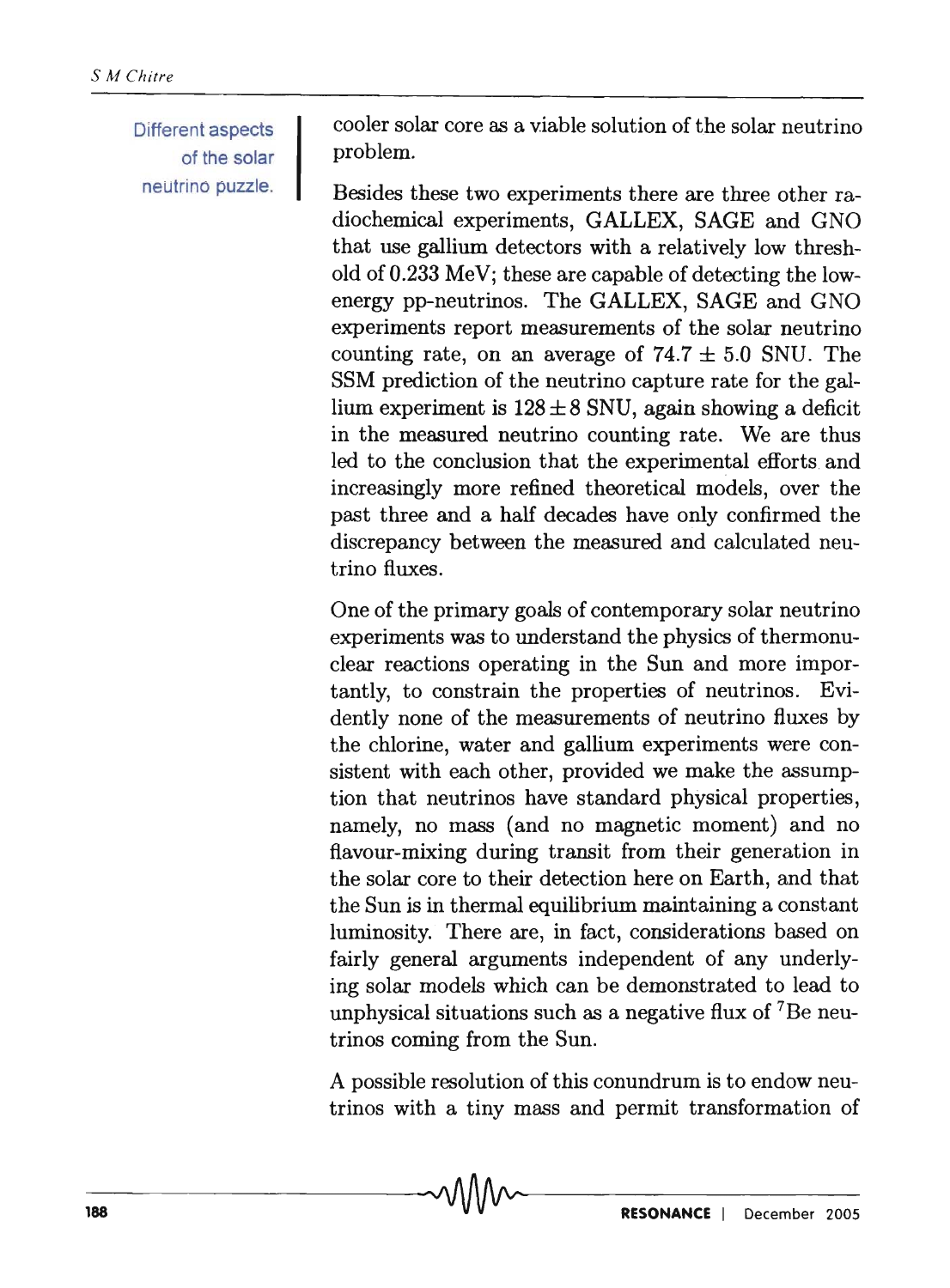

neutrino flavour during propagation. The electron neutrinos could get transformed into neutrinos of a different flavour along their flight path through the interior of the Sun and of the Earth, or through the interplanetary space between the Sun and the Earth. A fraction of electron neutrinos which are the exclusive by-products of the Sun's nuclear reaction network would then go undetected in some of the solar neutrino experiments. This raises the exciting possibility of non-standard neutrino physics being responsible for the deficit in the measured neutrino fluxes and for the particular need to go beyond the standard model of particle physics. The first compelling evidence for such oscillations of neutrino flavours came a few years ago from the Superkamiokande's analysis of the data on high-energy cosmic ray produced neutrinos in the Earth's atmosphere. The Superkamiokande experiment measured the difference in the up and down fluxes of neutrinos produced by the cosmic ray interaction with the terrestrial atmosphere to demonstrate that neutrino oscillation, indeed, takes place. There was recorded a lower flux of neutrinos coming from underneath than from overhead. Such an asymmetry in the up and down fluxes would arise because of the passage of the upward moving neutrinos through the solid mantle of Earth, while the downward moving neutrinos coming from overhead and generated afresh in the Earth's atmosphere are less likely to undergo any flavour oscillations.

The measurements recently reported by the Sudbury Neutrino Observatory (SNO) seem to provide convincing evidence that the solar neutrinos, indeed, change from one flavour to another during their journey from the Sun to Earth. The SNO experiment located at a depth of over 6000 meters of water equivalent in Sudbury uses 1000 tons of heavy water containing the deuterium isotopes of hydrogen for the detection of solar neutrinos, while the Superkamiokande detector contains

Can neutrinos change their flavour?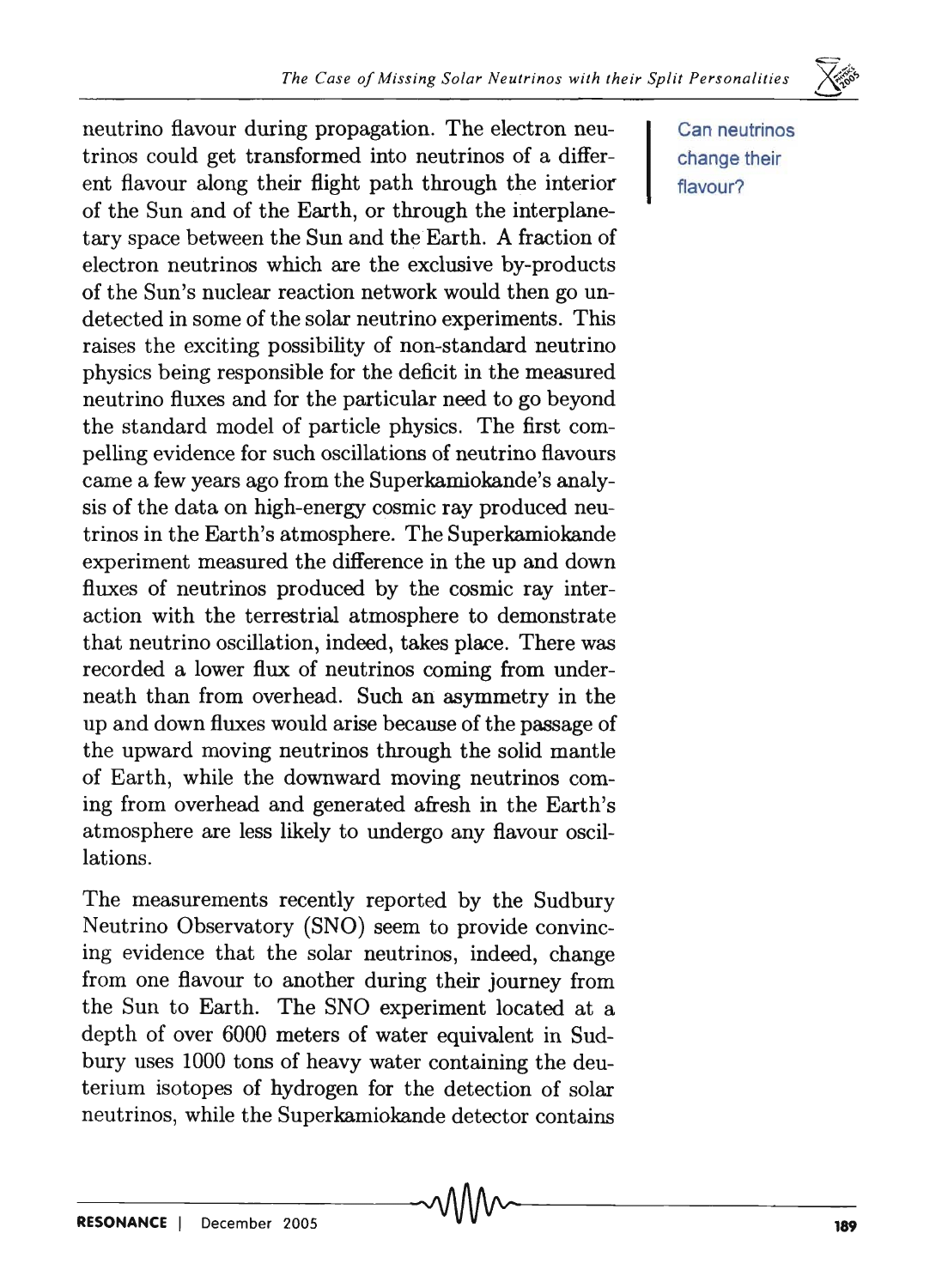Recent results from Sudbury **Neutrino** Observatory.

ordinary water for measuring the flux of solar neutrinos. In both heavy and ordinary water neutrinos can elastically scatter electrons to produce Cerenkov radiation, but such electron scattering can be caused by any of the three neutrino flavours: electron, muon- and tau -neutrino. The Sudbury Neutrino Observatory is capable of measuring the 8B neutrinos through the following reactions:

> $\nu_e + d \rightarrow p + p + e^-$  (charged current)  $\nu_x + e^- \rightarrow \nu'_x + e^-$  (elastic scattering)  $\nu_x + d \rightarrow \nu'_x + p + n$  (neutral current)

Here *x* stands for electron, muon-, tau-neutrinos.

SNO's heavy water detector is capable of isolating electron neutrinos, because that flavour alone can be absorbed by a deuterium nucleus to produce two protons and an electron. The neutral current (NC) reaction is equally sensitive to all the neutrino flavours, while the elastic scattering (ES) has significantly lower sensitivity to mu and tau-neutrinos compared to electronneutrinos. SNO has reported the elastic scattering count rate which equals the Superkamiokande event rate to within experimental errors. However, SNO's count of the charged current reaction which is sensitive exclusively to the electron-neutrinos is lower than the  $SNO/$ Superkamiokande event rate recording all the three flavours. This demonstrable difference in the 8B flux deduced from the charged current and elastic scattering rates, at the level of  $1.66\sigma$ , furnishes reasonably firm evidence that some of the electron neutrinos produced in the Sun's core are transformed into mu- or tau-neutrinos by the time they arrive at the experimental set-ups here on Earth. Recently, the neutral current reaction results have been announced by SNO reporting the flux of muor tau-neutrinos at  $5.36\sigma$  level. Furthermore, the total 8B neutrino flux as measured by the NC reaction is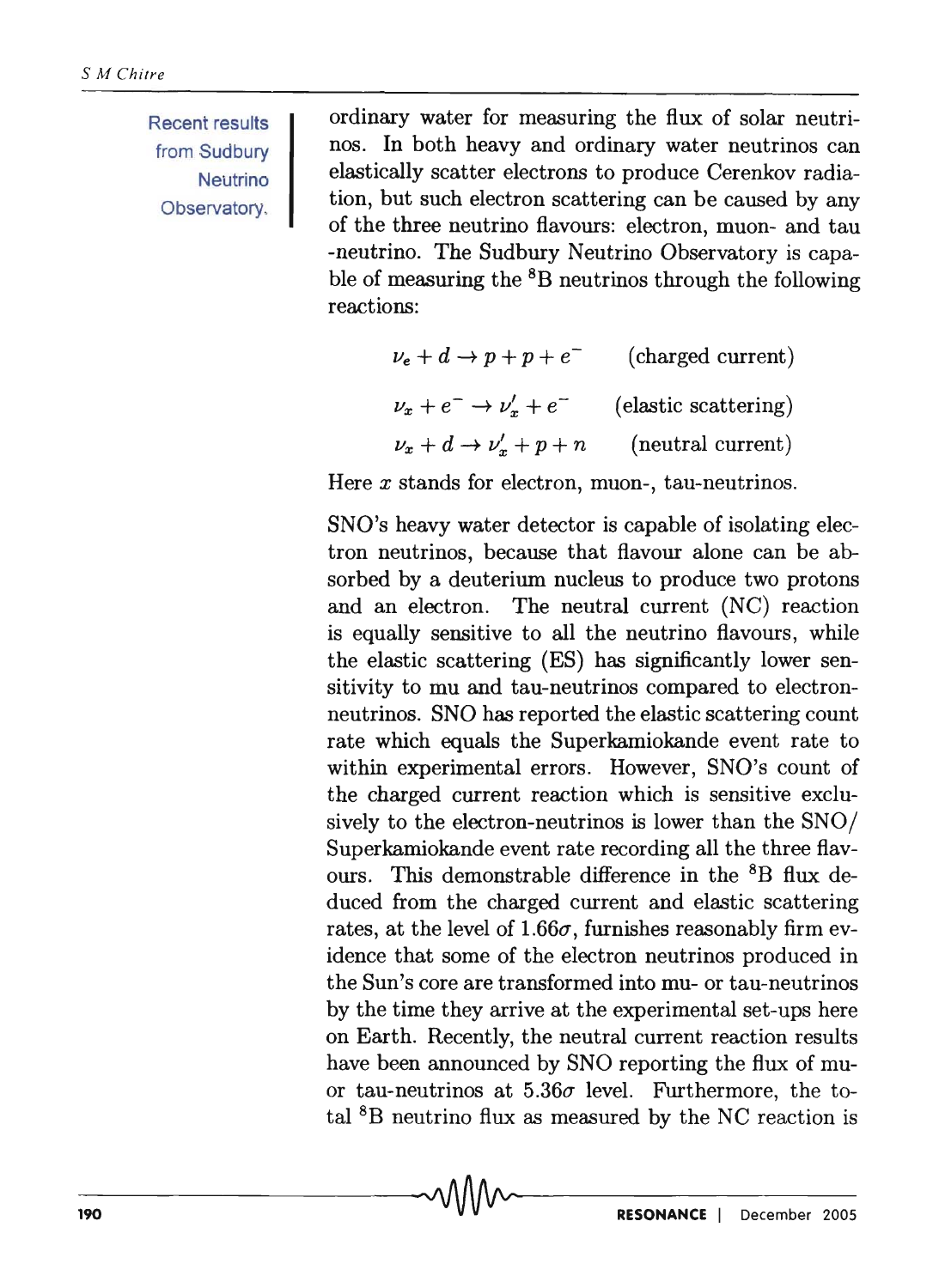

 $(5.09\pm0.62)\times10^6$  cm<sup>-2</sup> s<sup>-1</sup>, in agreement with that predicted by the standard solar model. These experimental measurements reassure solar physicists that their simple theoretical models constructed with a minimum of assumptions are essentially correct and that the resolution of the solar neutrino problem should be sought in the realm of particle physics by appealing to the transformation of neutrinos while travelling from the Sun to Earth and/or transiting through the solar/terrestrial matter.

Ever since Raymond Davis announced the first results of his Chlorine experiment at variance with the theoretically predicted neutrino fluxes, the mystery of the missing solar neutrinos has been attracting the attention of scientists. Besides a host of novel astrophysical solutions advanced to alleviate the discordance between theory and observation, there was a bold proposal by Pontecorvo and Gribov, as early as 1969, soon after Davis had announced his results, that the discrepancy between theoretical predictions and the first neutrino experimental measurements could be due to our inadequate understanding of neutrino physics. According to them elusive neutrinos probably suffer from multiple personality disorder and as a result of their split personality, these sub-atomic particles could oscillate among different states during their travel from the Sun to Earth, thus evading detection in their 'easier-to-detect' states in the experimental set-up. The idea was later developed by Mikheyer, Smirnov and Wolfenstein to show that passage of neutrinos through the body of Sun and Earth could further increase their oscillation probability (MSW effect). A comparison of the measured neutrino fluxes with those calculated using the SSM and seismic model provides valuable information about the physical properties of neutrinos by delineating the permissible regions in the neutrino oscillation parameter space.

Is the seemingly tantalising agreement between the theory and observations a mere coincidence, or just another The Mikheyer, Smirnov, **Wolfenstein** (MSW) effect.